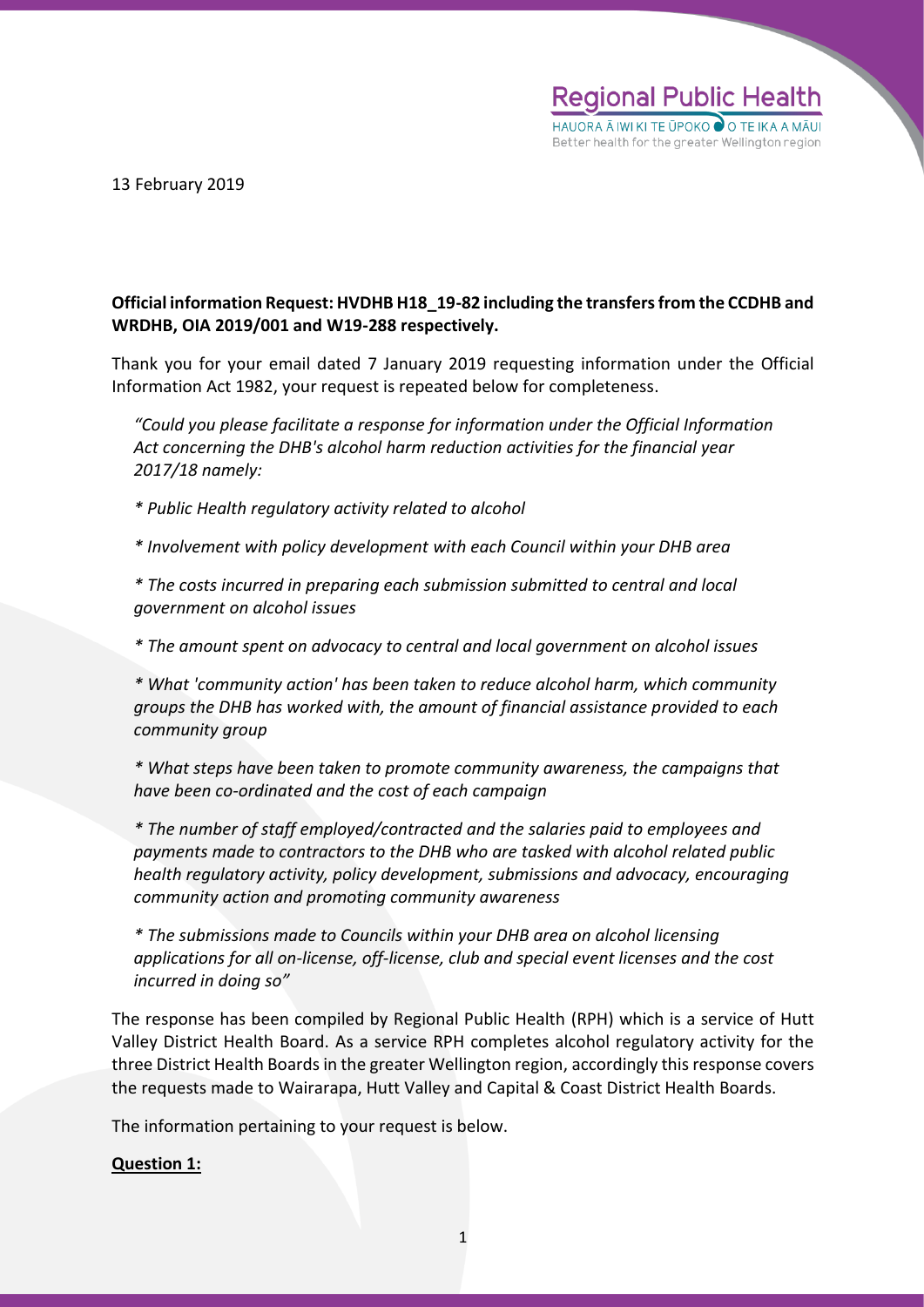*"Public Health regulatory activity related to alcohol"*

### **Answer:**

The Sale and Supply of Alcohol Act 2012 (the Act) requires us to undertake:

- For On and Off Licences we must inquire into the application and if there are matters in opposition we file a report to the District Licensing Committee (DLC) within fifteen working days of receipt of the application.
- For Special Licence applications we may inquire into the application, and may file with the DLC within fifteen working days of receipt.
- Gather information and present evidence at DLC's, Alcohol Regulatory and Licensing Authority (ARLA) and higher courts as required.
- We collaborate with the licensing agencies responsible for the Act namely the Police and Council Licensing Inspectors. This may include monitoring events and licenced premises.
- Participate in Police led Controlled Purchase Operations to check compliance with the Act.

## **Question 2:**

*"Involvement with policy development with each Council within your DHB area"*

### **Answer:**

There are eight Councils within the greater Wellington region that RPH service. Wellington City, Kapiti Coast, Porirua City , Upper Hutt City , Hutt City, Carterton, Masterton and South Wairarapa District Councils.

RPH have not been involved in any alcohol specific policy development with any of the councils during this period.

The District Health Boards (DHBs) have not carried out submissions to our local Councils separately from the Public Health Unit.

## **Question 3:**

*"The costs incurred in preparing each submission submitted to central and local government on alcohol issues"*

### **Answer:**

We do not hold this information.

### **Question 4:**

*"The amount spent on advocacy to central and local government on alcohol issues"*

### **Answer:**

We do not hold this information.

### **Question 5:**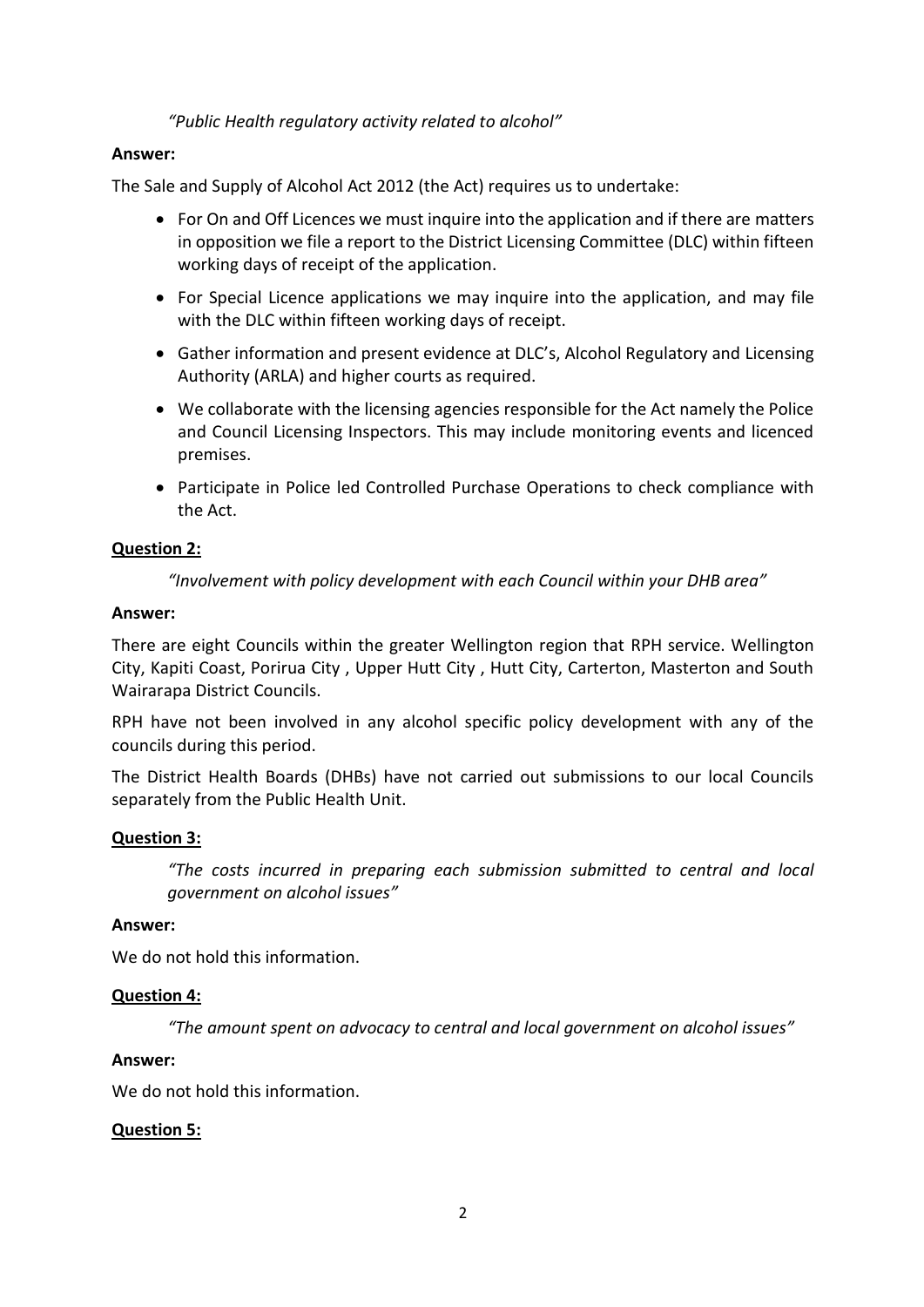*"What 'community action' has been taken to reduce alcohol harm, which community groups the DHB has worked with, the amount of financial assistance provided to each community group?"*

## **Answer:**

RPH has been involved in the following community action during this period.

- Porirua Safer City Trust and Health Promotion Agency Delay Drinking and Reducing Social Supply.
- Wainuiomata Rugby Football Club Alcohol Policy
- Wairarapa Community Alcohol Action Group—Scoping Project to determine Alcohol Related Harm Priorities for Wairarapa
- Safer Hutt Valley—Alcohol Needs Assessment.

No financial assistance has been provided to these groups.

## Wairarapa District Health Board:

Wairarapa District Health Board hosts the 'What about you' campaign which is an initiative of Wairarapa Community Alcohol Working Group. Members include:

- Wairarapa Road Safety Council
- Police
- Masterton District Council
- Carterton District Council
- South Wairarapa District Council
- Trust House
- Wairarapa DHB
- Compass Health Wairarapa
- Regional Public Health
- Te Hauora o Runanga
- Pathways
- Whaiora
- Wairarapa Safer Community Trust
- SADD (Students Against Drunk Driving)
- Accident Compensation Commission
- Sport Wellington Wairarapa
- Connecting Communities

Advisory members to the group include:

• Health Promotion Agency

During this period the group undertook planning for the campaign.

Wairarapa District Health Board did not provide any funding to the members of the working group.

Wairarapa DHB hosts the website for the project and provides, funds and manages the print and radio media for the campaign.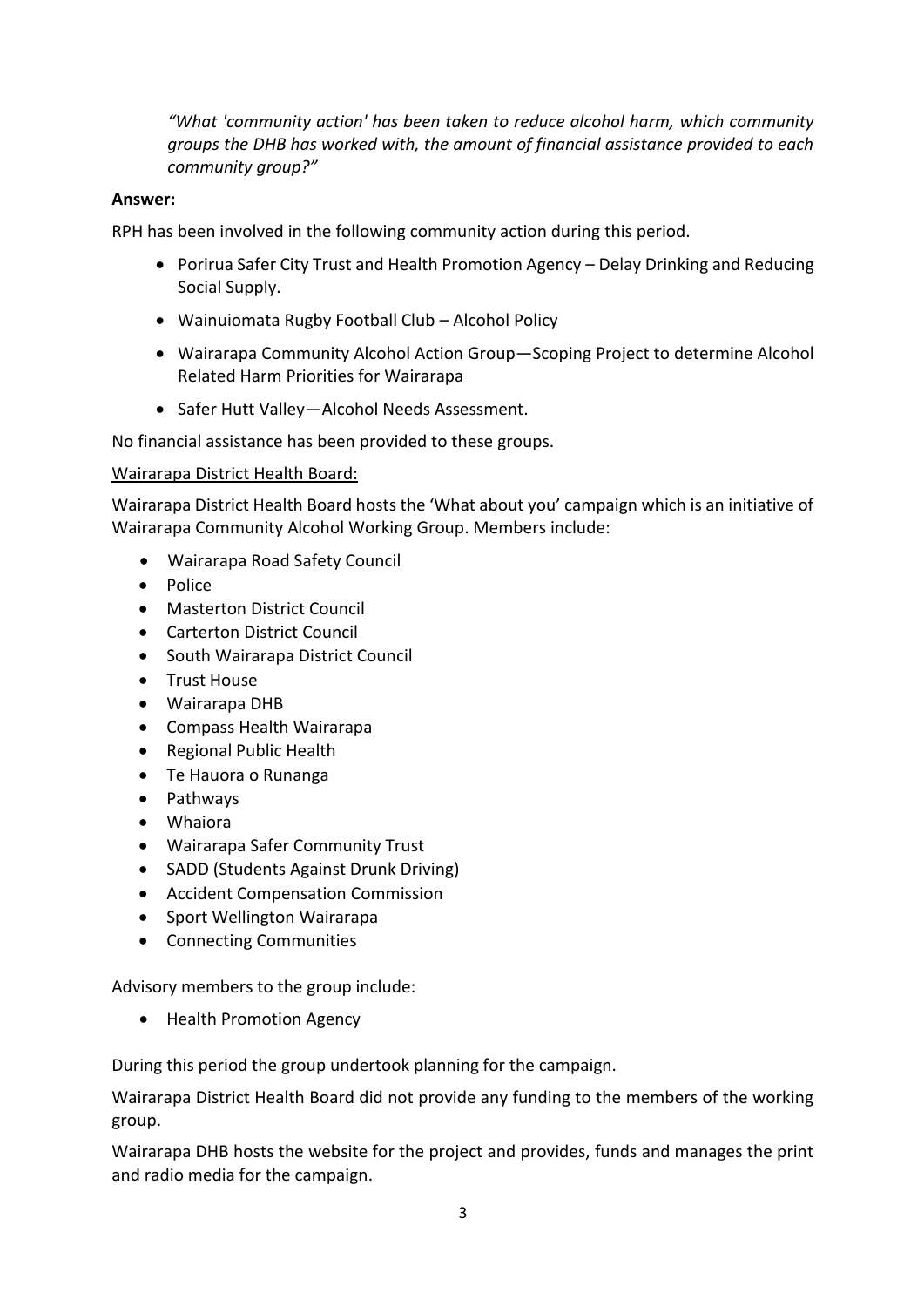Capital Coast and Hutt Valley District Health Boards have no separate activity to disclose.

# **Question 6:**

*"What steps have been taken to promote community awareness, the campaigns that have been co-ordinated and the cost of each campaign"*

# **Answer:**

During this period RPH provided staff time and expertise to the following communities:

- ARO Valley Community in regards to the Patels Superette Ltd
- Newtown Community in regards to Liquor Hub Ltd
- Naenae Community members in regards to Seki Investments Ltd
- Te Aro Community members in regards to Compass Liquor (Liquorland Victoria Street)
- Otaki Community members in regards to Nikhil Himalaya Liquor Otaki Ltd (The Bottle O - Otaki Railway)
- Paekakariki Community members in regards to K J & N Crowther Ltd.

No financial assistance was given to these groups.

# **Question 7:**

*"The number of staff employed/contracted and the salaries paid to employees and payments made to contractors to the DHB who are tasked with alcohol related public health regulatory activity, policy development, submissions and advocacy, encouraging community action and promoting community awareness"*

## **Answer:**

The table below, taken from RPH's 2017/18 Annual Report, outlines the FTE of staff associated with working only on alcohol harm reduction activities during the period.

|                         |      | Cost      |
|-------------------------|------|-----------|
| Alcohol and Other Drugs | 6.83 | \$931,242 |

RPH has not employed any contractors to assist with this work.

Legal representation was engaged on one occasion to represent RPH on a licence appeal during this period. The costs for that representation are withheld in terms of section 9(2)(h) of the Official Information Act 1982, "…maintain legal professional privilege; or…".

# **Question 8:**

*"The submissions made to Councils within your DHB area on alcohol licensing applications for all on-license, off-license, club and special event licenses and the cost incurred in doing so"*

# **Answer:**

During the period RPH has made 17 written briefs of evidence and/or submissions to DLCs. The only costs involved are staff time which is included as part of the answer to Question 7.

These include:

# Wellington District Licensing Committee: